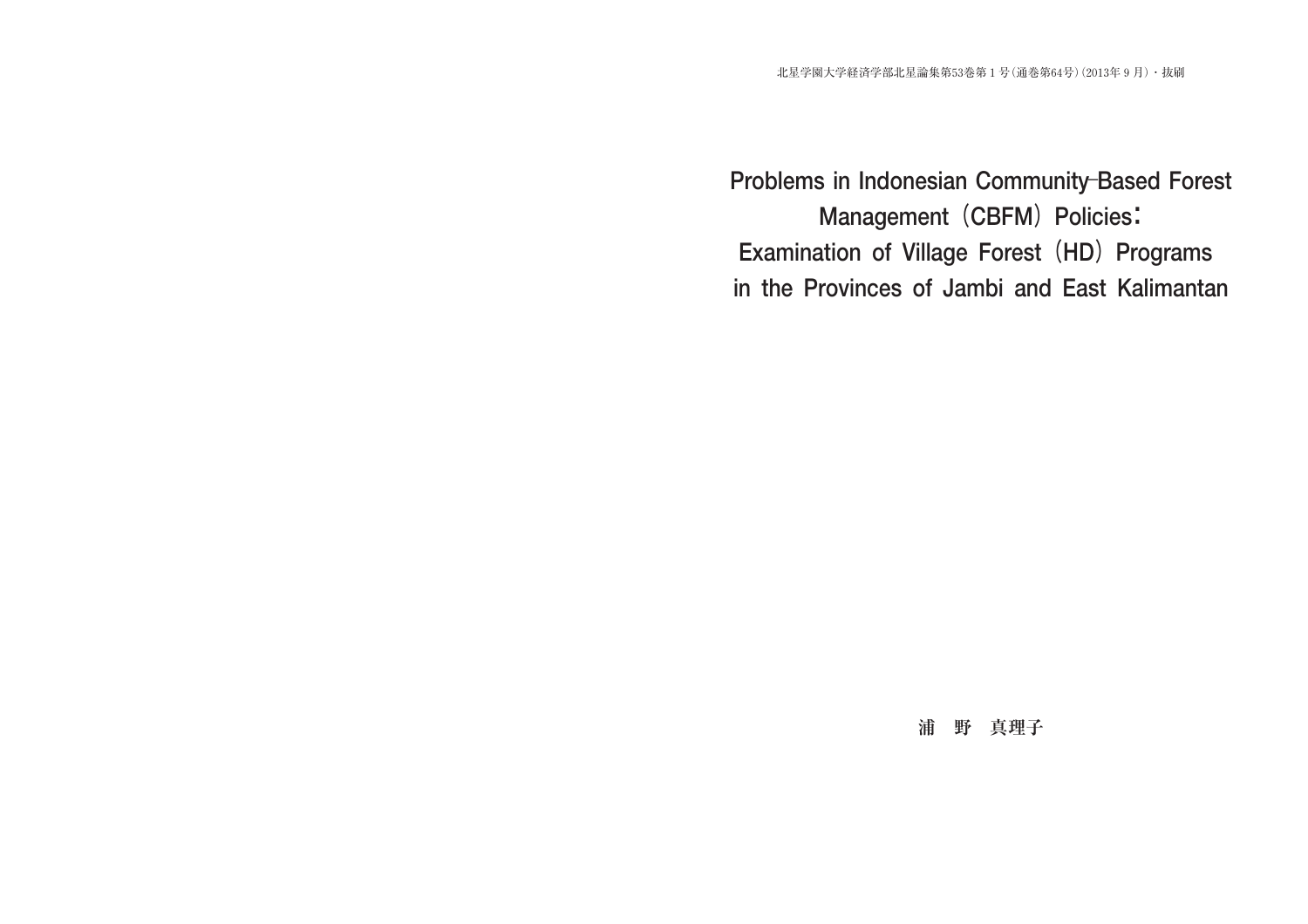# **Problems in Indonesian Community**-**Based Forest** Management (CBFM) Policies: Examination of Village Forest (HD) Programs **in the Provinces of Jambi and East Kalimantan**

Mariko Urano

## Contents Introduction Chapter I Progress and Constraints in Indonesia's CBFM policies 1. Indonesia's Village Forest (HD) and Community Forest (HKm) Schemes 2. Target and Reality Chapter Ⅱ Cases of Local Communities that Applied to HD Programs 1. Cases in Districts of Bungo and Merangin, Province of Jambi 2. Cases in the District of East Kutai, East Kalimantan Chapter Ⅲ CBFM Policies and Problems of Land Law Reform 1. Practical Problems of CBFM Policy Implementation 2. Not CBFM, But Land Reform Is Needed Conclusion

#### **Introduction**

Community-Based Forest Management (CBFM) schemes have drawn international attention as effective tools to realize both forest conservation and poverty alleviation of forest dwelling populations in developing countries.

In Indonesia, the heavy-handed forestry policy during the Suharto government has been criticized for undermining the customary land rights of populations living in forest areas. In the process of political reform since 1998, the Indonesian government has increasingly incorporated the approaches of CBFM, specifically Community Forest(*Hutan Kemasyarakatan*, HKm) and Village Forest (*Hutan Desa*, HD) in its forestry policies with the purpose of giving the local communities to have better access to local land and forestry resources and therefore contributing to alleviation of local poverty.

In 2010, the Ministry of Forestry set up a target of 500,000 hectares a year as areas covered by the HKm and HD programs, but the reality is that very little has been achieved. There are a number of practical problems that have hampered the progress in CBFM policies, including lack of coordination among government agencies, insufficient funding, and incapability on the part of participating communities.

Meanwhile, there have been criticisims that CBFM programs, as represented by the HKm and HD schemes, would not lead to a fundamental solution to the problems of weak land

キーワード:Community-Based Forest Management, Indonesia, Land Conflict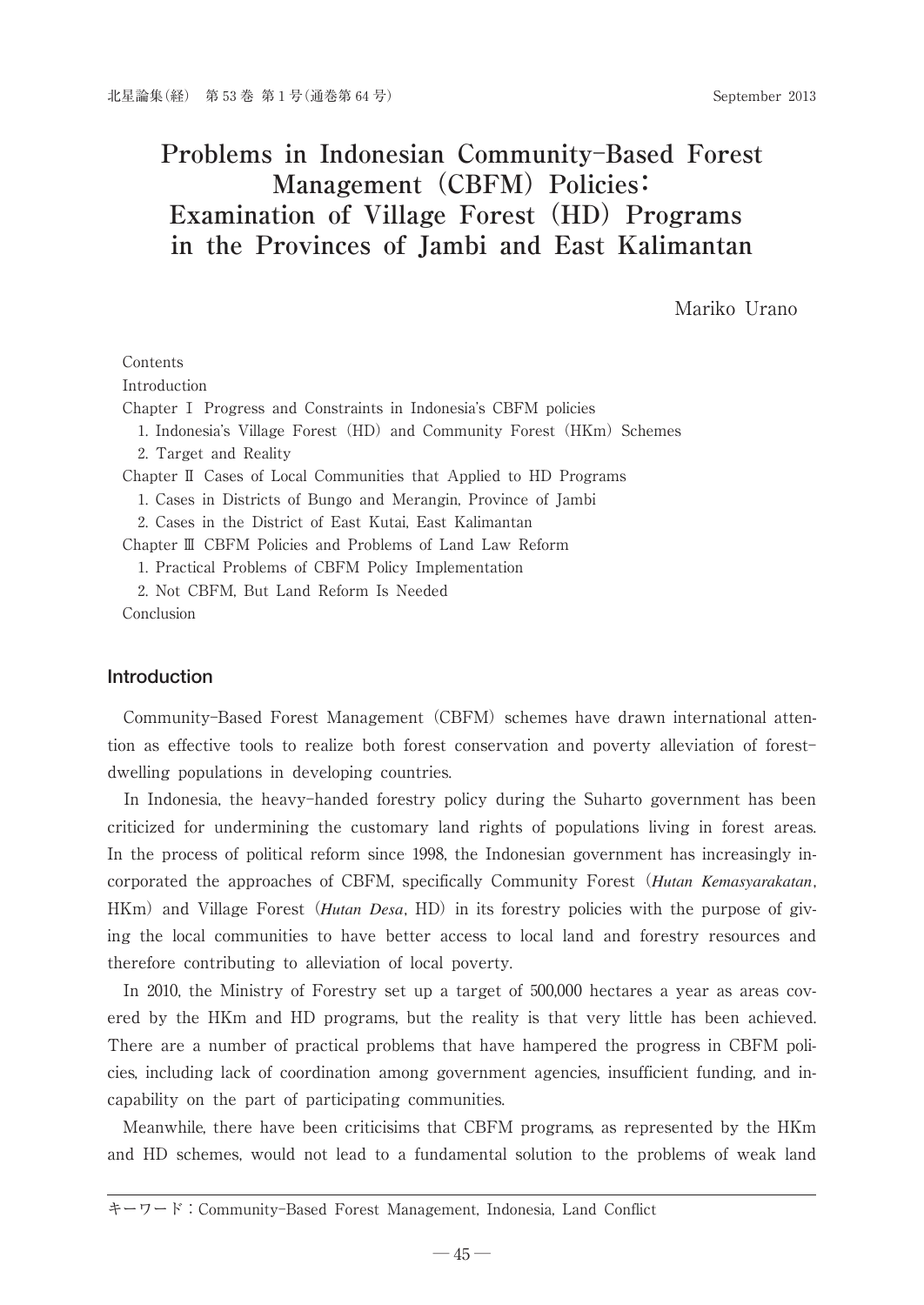rights of customary landowners. Among those are critiques such that the CBFM programs, which assume that local land rights are collective, would not correctly reflect the reality of local landownership systems(Fitzpatrick). Furthermore, as the state holds the authority to endow the rights of land use and to limit the ranges of possible land use in CBFM programs, participation of local populations in CBFM would intensify state control on the local use of land and natural resources  $(Li)$ .

This paper examines whether the CBFM policies of the Indonesian government would strengthen the local populations' use and ownership rights of land and natural resources, and if not, what the problems are. To this end, in Chapter I, I describe how the programs of the HKm and HD programs got started, and to what extent the programs have made progress since they began. In Chapter II, I will examine cases of local communities that have attempted to register their customarily owned forest areas as HD, and make a comparison between those in the province of Jambi and those in East Kalimantan. Many communities in the province of Jambi have successfully received the Ministry of Forestry's recognition that their customarily owned forest areas are eligible to become HD, and some have even obtained the Licenses of Village Forest Management (*Hak Pengelolaan Hutan Desa*, HPHD) from the provincial government. However, the two local communities in the province of East Kalimantan encountered problems in the process because a pulp and paper company had obtained a business license on the customarily owned forest areas of the local communities. In Chapter III, I will investigate problems in the development of CBFM policies and also whether the policies would solve the problems of weak land rights of forest dwelling populations in Indonesia.

The field data presented in this paper were collected during six trips I made to the province of East Kalimantan, each lasting a few weeks, from 2011 to 2013. I have also made use of the literature written on HDs in the Jambi province.

#### **Chapter Ⅰ Progress and Constraints in Indonesia's CBFM policies**

#### **1. Indonesia's Village Forest (HD) and Community Forest (HKm) Schemes**

According to the advocates, CBFM policies would contribute to poverty alleviation and forest conservation, and therefore could be a viable alternative to conventional top-down forest management. Participating in the programs, farmers would have the legal security to use their forest areas and forest resources within the admitted length of time, so that local populations supposedly would be able to enhance their revenues and protect their cultural identities embedded in forest areas. The local populations' participation in forest management is also believed to be necessary for sustainable forest management. In the CBFM programs, local populations would practice agroforestry under the guidance of the government. An agroforestry approach integrates the management of trees and shrubs with crops and /or livestock production, and thus local farmers would be able to produce commodities, while carrying out environmental protection. Participatory forestry management has been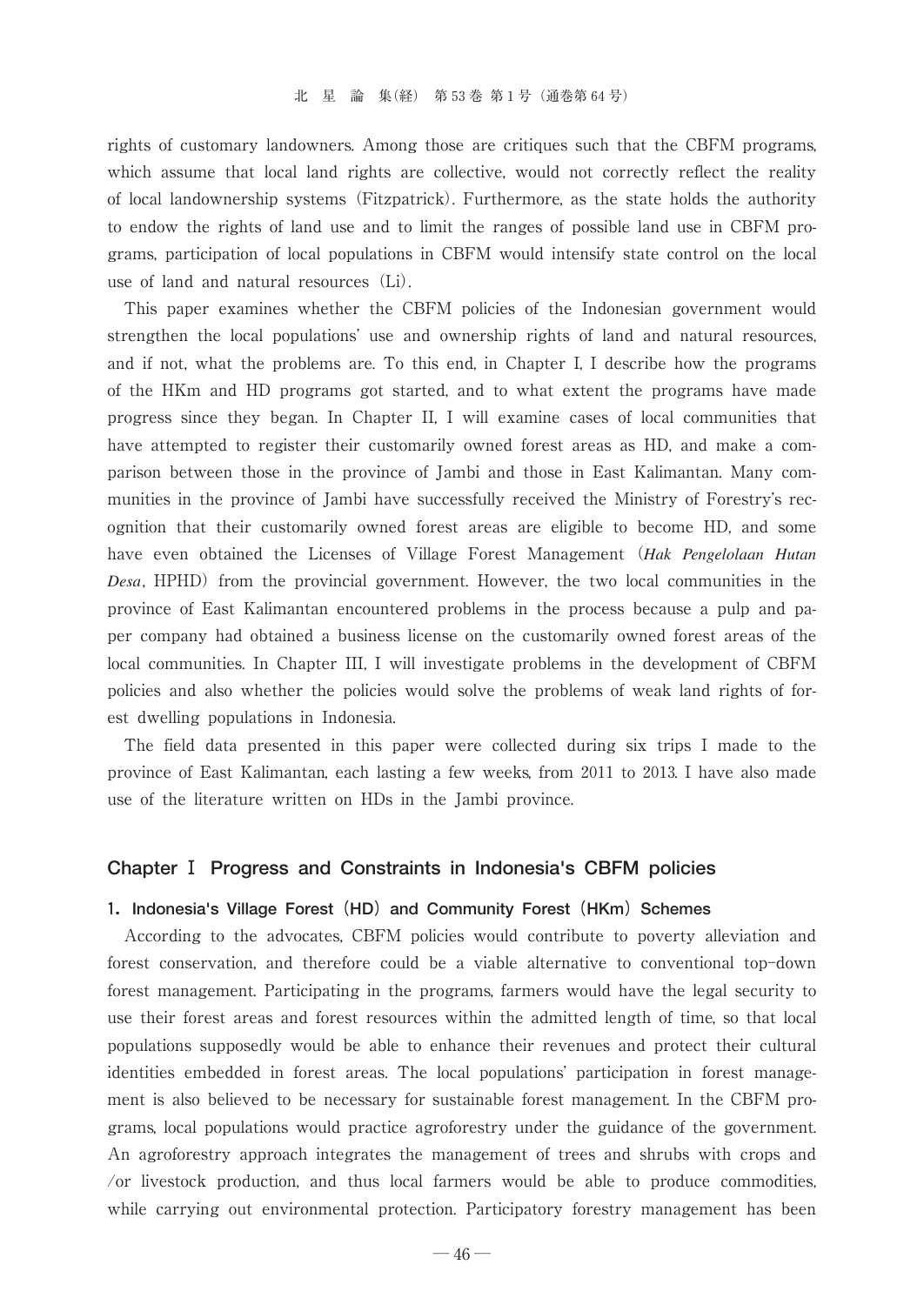adopted in the forestry policies of many countries as a multi-functional win-win land-use approach (Smith, Pearce, and Wolfe 2012).

Although the forestry policies under the authoritarian Suharto regime represented a typical top-down approach and mostly ignored the welfare and cultural identities of forest dwelling populations, there were a few attempts of CBFM, such as the agroforestry programs implemented by state-owned forestry companies (*Perhutani*) which began in the 1970s in Java(Djamhuri 2012). The HKm program started in 1995(Kemitraan 2011: 2-3; Royo and Wells 2012: 9).

The democratization process that started in 1998 has led to policy reforms in the Indonesian forest sector. Four types of CBFM arrangements, HKm, HD, Peoples' Timber Plantations(*Hutan Tanaman Rakyat*, HTR), and Company-community Partnership Arrangements (*Kemitraan*), were stipulated by the Government Regulation No.6, 2007 on Forest System, Composition of Forest Management Planning, and Forest Utilization(*Peraturan Pemerintah No.6 /2007 tentang Tata Hutan dan Penyusunan Rencana Pengelolaan Hutan, serta Pemanfaatan Hutan*). A number of Forestry Minister Regulations have followed in order to establish the scope, conditions and licensing procedures(Royo and Wells 2012 : 9-10).

HKm and HD are very similar in their scopes and procedures, except for the subjects receiving the licenses,i.e., typically farmer groups for HKm and village (*desa*) organizations for HD. In both programs, local communities are eligible to apply for licenses to manage admitted forest areas categorized as either protection forest (*hutan lindung*) or production forest (*hutan produksi*) for a maximum of thirty-five years.<sup>1</sup> Those forest areas where the Ministry of Forest has already issued business licenses to private companies for resource exploitation (hak guna usaha, or HGU) would not be eligible as HD or HKm.

In the HTR program, individuals and cooperatives can apply for licenses covering sixty years. The Company-community Partnership (*kemitraan*) is a program in which local communities may gain access to forest resources based on an agreement with the holders of business licenses. The terms of Company-community Partnership are determined through negotiation and agreement between the communities and license holders(Agung Sarjono 2012; Royo and Wells 2012: 6). In this paper, the primary focus of examination is given to the HKm and HD programs.

In order to obtain government approval to participate in HKm and HD programs, the local communities have to go through the following procedures. The application documents submitted by local communities, including maps of the proposed forest areas and information on land size, function, and existing resources, must be approved by the district head (*bupati*) of their jurisdiction. Upon the recommendation of the district head, the Ministry of Forestry in Jakarta would send a verification team into the field and determine the forest areas for the sites of HKm or HD. After the site areas are determined by the Ministry of Forestry, the local communities are required to submit management plans to the governors of their jurisdiction in order to receive a License of Utilization of Community Forest (*Izin Usaha Pemanfaatan Hutan Kemasyarakatan*, IUPHKm) for HKm, or a License of Village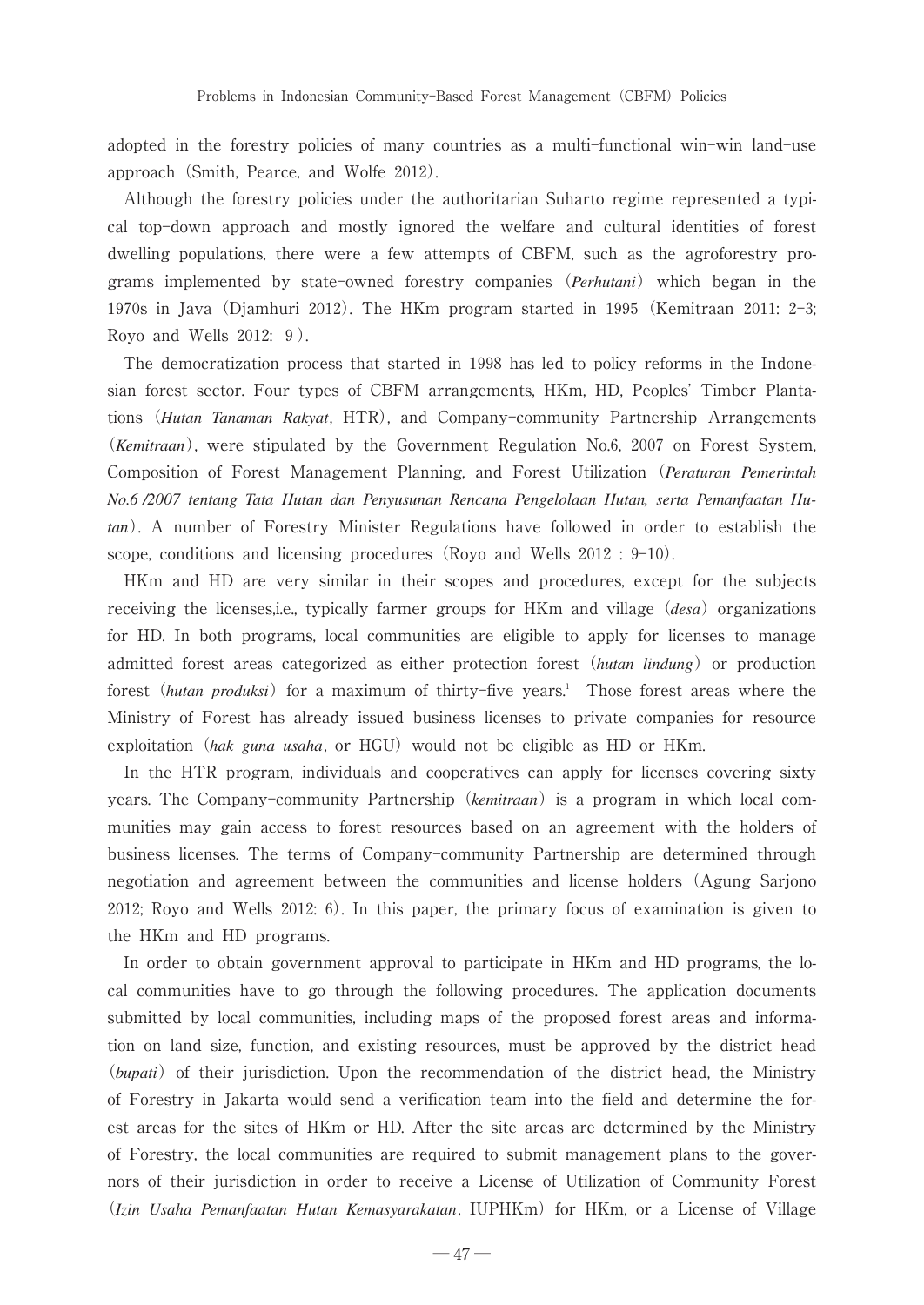Forest Management (*Hak Pengelolaan Hutan Desa*, HPHD) for HD.

| Which forest categories could<br>be proposed as HKm and<br>HD?                      | Protection forest and Production forest.<br>Local communities cannot propose areas where private companies<br>$\bullet$<br>own business licenses.                                                           |
|-------------------------------------------------------------------------------------|-------------------------------------------------------------------------------------------------------------------------------------------------------------------------------------------------------------|
| Who is the subject of HKm<br>and HD management?                                     | HKm: Farmer Groups.<br>$\bullet$<br>HD: Village organizations authorized by village regulations.                                                                                                            |
| Who has the authority to de-<br>termine the forest areas as<br>sites of HKm and HD? | The Ministry of Forestry<br>$\bullet$                                                                                                                                                                       |
| Which license must local com-<br>munities obtain?                                   | HKm: License of Utilization of Community Forest (Izin Usaha Peman-<br>$\bullet$<br>faatan Hutan Kemasyarakatan, IUPHKm).<br>HD: License of Village Forest Management (Hak Pengelolaan Hutan<br>Desa. HPHD). |
| Who has the authority to pro-<br>vide licenses?                                     | The provincial governors of the jurisdiction of communities.                                                                                                                                                |
| How long does a license last?                                                       | Thirty-five years. Renewable.                                                                                                                                                                               |
| Who provides the funds?                                                             | Local population provides funding.                                                                                                                                                                          |

#### **General Information on HKm and HD**

(WG Pemberdayaan Departmen Kahutanan Rl 2009: 2)

#### **2.Target and Reality**

In 2007, Vice President Yusuf Kalla and the Minister of Forestry proclaimed the national program of Empowering Forest Village Populations (*Program Nasional Pemberdayaan Masyarakat Desa Hutan*) through HKm and HD. On this occasion, the government set the target area for HKm of at least 2.1 million hectares by 2015, and included this target figure in the Strategic Plan of the Ministry of Forestry(*Renstra Kementerian Kehutanan*). In the 2010 national target, the forest areas covered by the HKm and HD programs were targeted to be increased by 500,000 hectares annually, which would amount to a projected total of five million hectares by 2020. The target figure was set because the HKm and HD programs were perceived to be the means by which the country could attain the Millennium Development Goals of poverty alleviation. The schemes were also expected to lead to a slowing down the pace of forest depletion, and thus would contribute to the national target to reduce carbon emissions by twenty-six percent, of which the forestry sector was given the quota of fourteen percent (Kemitraan 2011: 3-4).

However, so far, development of HKm and HD programs has lagged far behind the targeted numbers. By 2012, areas proposed as  $HKm$  by local communities reached 552,695 hectares. However, areas determined to be the sites of HKm by the Ministry of Forestry amounted to 186,931 hectares, of which only 57,685 hectares had actually been issued HKm licenses by the district chiefs and provincial governors. Regarding HD, local communities submitted proposals covering  $544,243$  hectares by 2012. Of these  $84,401$  hectares were approved by the Ministry of Forestry as HD sites, but only an area of 15,611 hectares had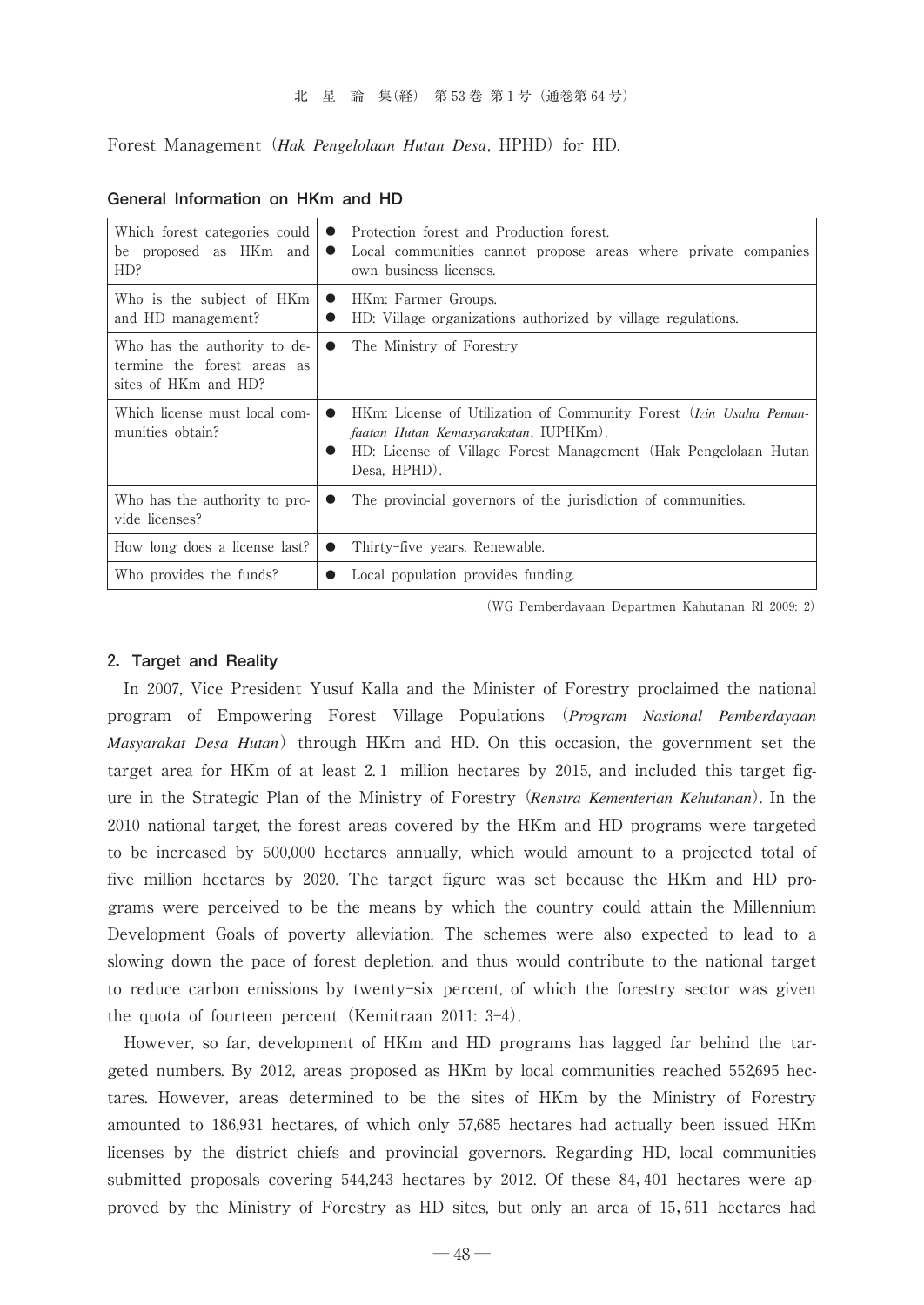been issued HD liceneses by provincial governors. Thus, the areas for which local communities were able to finalize the procedures by obtaining licenses amounted to, HKm and HD combined, only 73,296 hectares, less than seven percent of the total proposed areas of 1,096,938 hectares (Kemitraan 2012: "Table 3-4 Realized HKm 2007-2012" 30, and "Table 3-5 Realized HD" 32).

The progress of CBFM in Indonesia has been stagnant, despite the high expectations on CBFM as a means to solve the imminent problems of poverty and environment. The data presented above shows that only a small size out of the total areas proposed as HD and HKm by the local communities was actually realized. In the next section, through an examination of the problems the local communities have faced, I will try to identify the obstacles that have kept CBFM programs from making progress.

#### **Chapter Ⅱ Cases of Local Communities that Applied to HD Programs**

In this section, I will compare the communities in two provinces, Jambi and East Kalimantan, that applied to register their customarily owned forest areas as HD. In the province of Jambi, many local communities have successfully registered their customarily owned forest as HD, but the local communities where I conducted research in the province of East Kalimantan have encountered problems. By examining the two cases, I hope to identity the factors that have led to the differences.

#### **1.Cases in Districts of Bungo and Merangin, Province of Jambi**

The province of Jambi has the fastest pace of development in the HD program. The areas approved by the Ministry of Forestry as eligible sites of HD in the province of Jambi amounted to 50,395 hectares by 2012, which is the largest in Indonesia (Poros Masyarakat Kehutanan Merangin 2012: 60). The key factors that have enabled the progress of HD programs in Jambi so far are the long-term involvement of NGOs in organizing local populations and the supportive attitudes of District and Provincial governments toward the policies of CBFM.

The village (Dusun) of Lubuk Beringin, district of Bungo, province of Jambi was the first community in Indonesia that obtained an HD license.<sup>2</sup> In 2009, the area proposed by the villagers of Lubuk Beringin was approved as an HD site by the Ministry of Forestry, and subsequently the villagers were able to obtain the License of Village Forest Management (*Hak Pengelolaan Hutan Desa*, HPHD) from the governor for 2,356 hectares of land.

Since 1997, Indonesian Conservation Community (*Komunitas Konservasi Indonesia, KKI*) Warsi, a local NGO, has worked with the villagers of Lubuk Beringin within the framework of the official programs operated by the Kerinci Seblat National Park(Taman Nasional Kerinci Seblat, TNKS) to promote CBFM. As the villagers were encountering flooding problems, resulting from the increase in migrant populations and their cultivation of forest areas along the tributaries of the local rivers, KKI Warsi mediated a dialogue between the mi-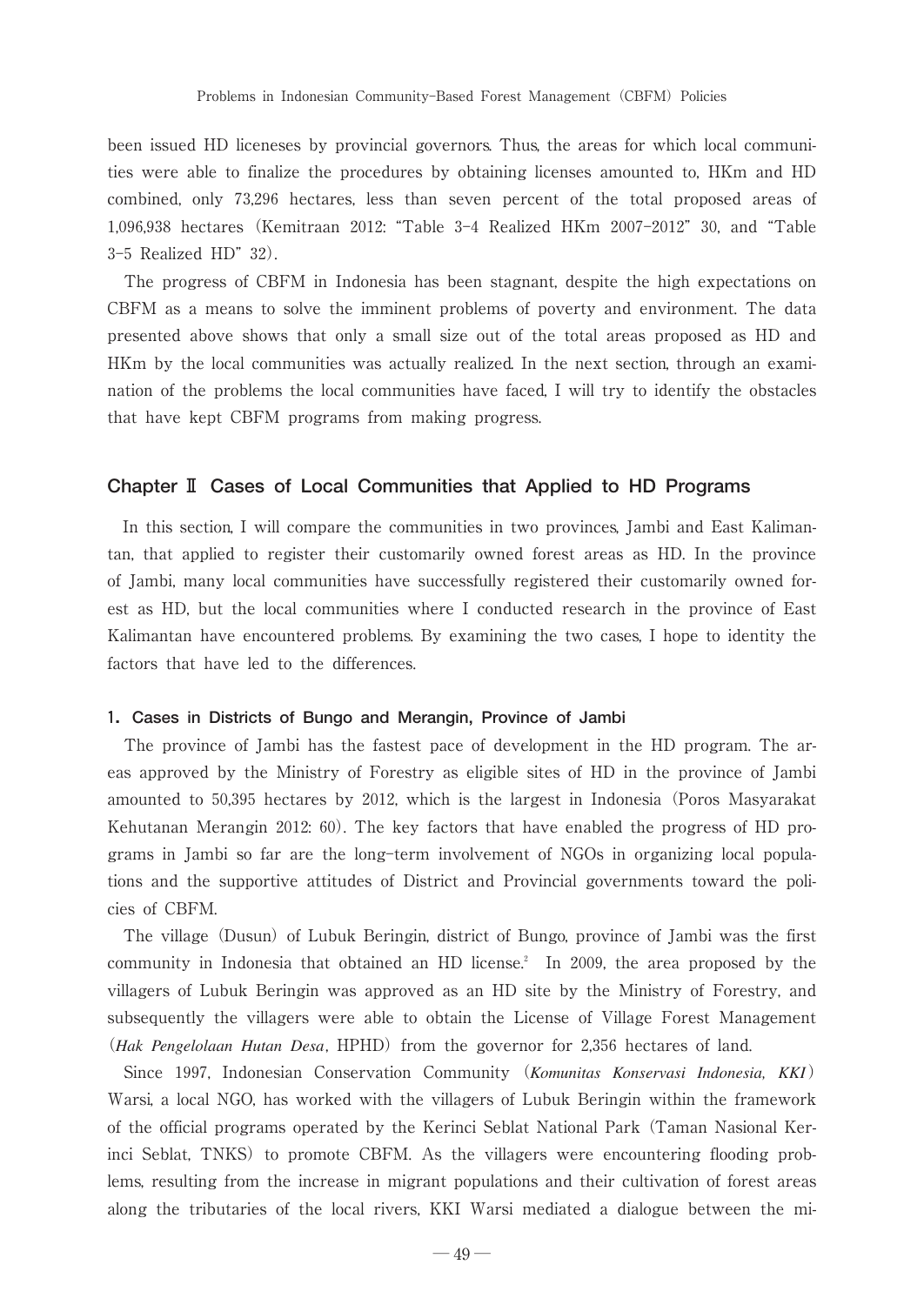grant and local populations, and assisted the local populations in lodging complaints to the local government about this issue. In the process, KKI Warsi and the villagers drew up the Village Conservation Agreement (*Kesepakatan Konservasi Desa*) for the purpose of protecting forest ecosystems in the area, specifically the Rantau Bayur Bukit Panjang Protection Forest and the Kerinci Seblat National Park.

Still, increasing encroachment by investors, such as oil palm estates, coal mining companies, and industrial plantations, as well as government-sponsored transmigration programs, continued to pose a real threat to the local environment and utilization of natural resources. In this context, the HD policies that started in 2008 was seen by the villagers of Lubuk Beringin as an opportunity to solidify their legal basis concerning local forest management.

KKI Warsi played a critical role in assisting the villagers of Lubuk Buringin in preparing and submitting the application for the HD program. For example, KKI Warsi helped the villagers to identify areas that could be proposed as HD sites, to set up a local organization and establish regulations for future HD management, and to prepare the application documents and send them to the district government. The Bungo district government cooperated with the Working Group of Empowerment of Local Populations in the Ministry of Forestry in order to speed up the process of approval(WG Pemberdayaan Departemen Kehutanan Rl 2009: 33-6).

Meanwhile by 2012, areas proposed by seventeen communities in the district of Merangin were approved by the Ministry of Forestry as eligible HD sites. The seventeen communities are in the process of applying to the governor for the HPHD license. In the cases in the district of Merangin too, there existed the strong involvement of NGOs from an early stage, as well as the supportive attitude of local governments.

In 2007 Duta Alam Makmur Ltd., a subsidiary of the pulp-and-paper corporate giant, Sinar Mas Group, planned to open industrial plantations in the district of Merangin in order to produce raw materials. The threat of encroachment by Duta Alam Makmur Ltd. resulted in wide protests, from eighteen NGOs in Jambi and the local populations. The protests succeeded in convincing the Ministry of Forestry to cancel the business license held by the company(Poros Masyarakat Kehutanan Merangin 2012: 33). This incident made the local populations realize in addition that the local environment and land use were threatened by not only the encroachment of private companies, but also population growth and commercial agriculture in the district of Merangin. After the Duta Alam Makmur Ltd. had departed, twenty-eight villages took up initiatives to register their customarily owned forest areas as HD sites and customary forests(*hutan adat*)(Poros Masyarakat Kehutanan Merangin 2012: 50-1). 3

The Alliance of Merangin Forestry Community(*Poros Masyarakat Kehutanan Merangin*), a coalition of NGOs in Jambi, assisted the local populations in their applications for HD. In the process of participating in the HD program, the local populations have encountered several challenges. First, if the proposed areas are approved as HD, the local populations are required to manage the forest areas in the manner of agroforestry. Therefore the populations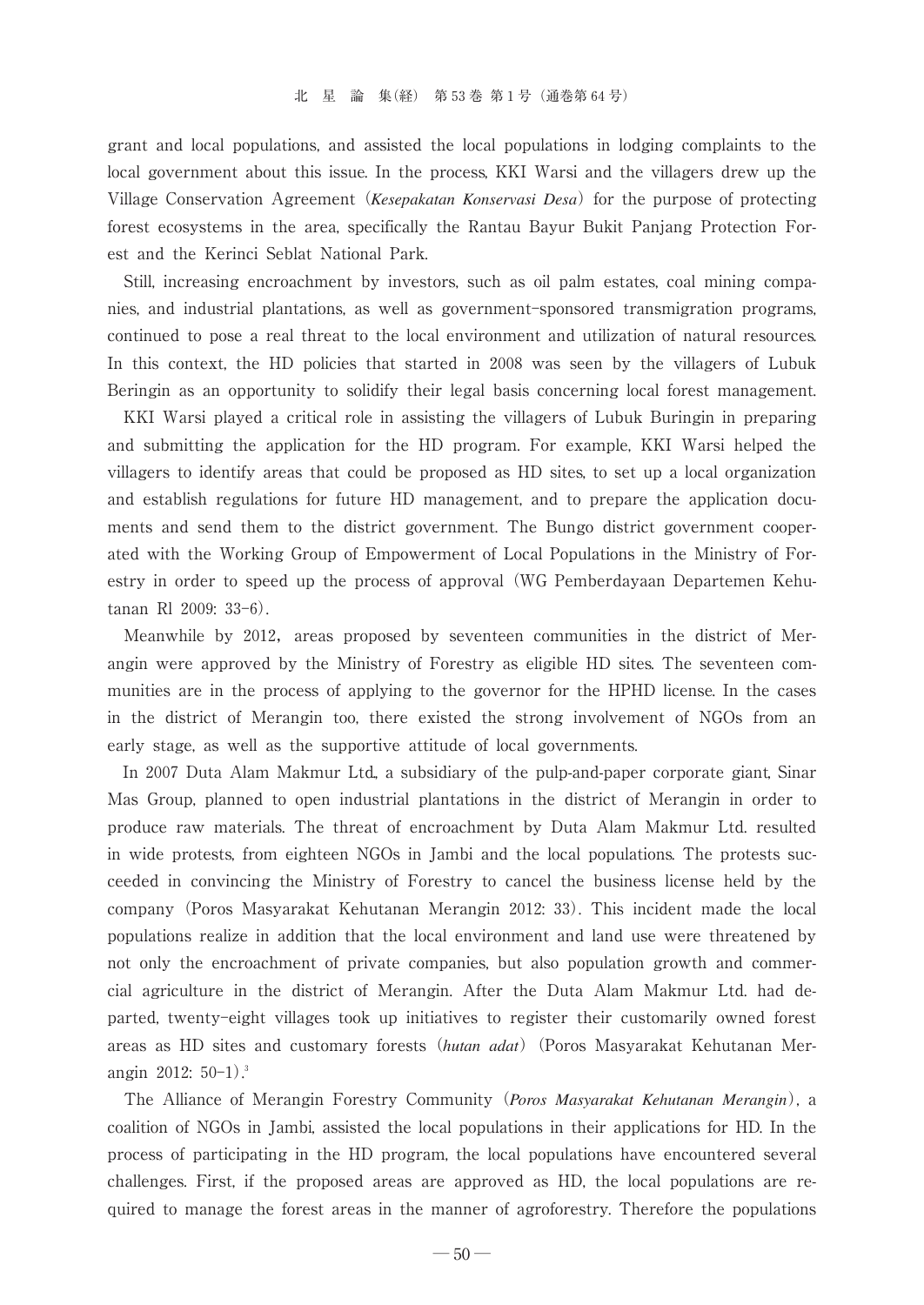must reconcile their income generating activities they have conducted in the areas with the state-imposed requirement of environmental conservation. For example, many local populations have used timber resources existing in local forests both for domestic use and for commercial purposes. By participating in HD programs, village institutions are obligated to prepare forest management plans and send reports to the government offices on a regular basis. In the process, the conventional local use of timber resources could be defined as "illegal logging" from the government perspective, and may not be allowed anymore. Besides, holding a license of HD management is different from having ownership rights, and thus, the populations would not be allowed to buy or sell the land as they used to. The land which the villagers would be allowed to clear for agricultural activities would be also limited(Poros Masyarakat Kehutanan Merangin 2012: 66-8). Concerns that, in reality, it may be difficult to practice agroforestry made the local populations decrease the areas they had initially proposed for HD (Poros Masyrakat Kehutanan Merangin 2012: 53). Second, border issues between communities are often contentious. As the borders between communities living in forest areas are rarely recorded in a written documents, overlapping territorial claims often become difficult issues when local communities wish to determine areas of HD and obtain licenses(Poros Masyarakat Kehutanan Merangin 2012: 68-9).

The example of the district of Merangin highlights the pros and the cons in CBFM policies. By participating in the HD program, local communities are able to obtain state-recognized legal rights by which they can keep encroachment by resource developing companies or migrant populations away from local forest areas for a significant length of time. However, the local populations will have to conform to state policies that determine the range of possible land use, which sometimes contradicts their economic interests. Furthermore, the application to HD could result in conflicts between communities with different territorial claims.

#### **2.Cases in the District of East Kutai, East Kalimantan**

The above examination of the province of Jambi shows that long-term involvement of NGOs in assisting local populations, as well as the supportive attitude of the local government have been the favorable factors that made the province the most advanced in CBFM policies. In this section, based on the participant observations that I have made, I examine the cases of two communities that attempted to register local forest areas as HD sites in the province of East Kalimantan. Compared with the cases in Jambi, there were two major constraints in the development of CBFM policies in the cases in East Kalimantan. First, the cases in East Kalimantan demonstrate that government policies that prioritize industrial interests over the progress of CBFM policies become the primary constraints. Second, being endowed with rich forest and mining resources, territorial interests existing among the local populations became contentious and border issues among communities were difficult to solve.

The villagers of Long Bentuk and Mekar Baru in the district of East Kutai, Province of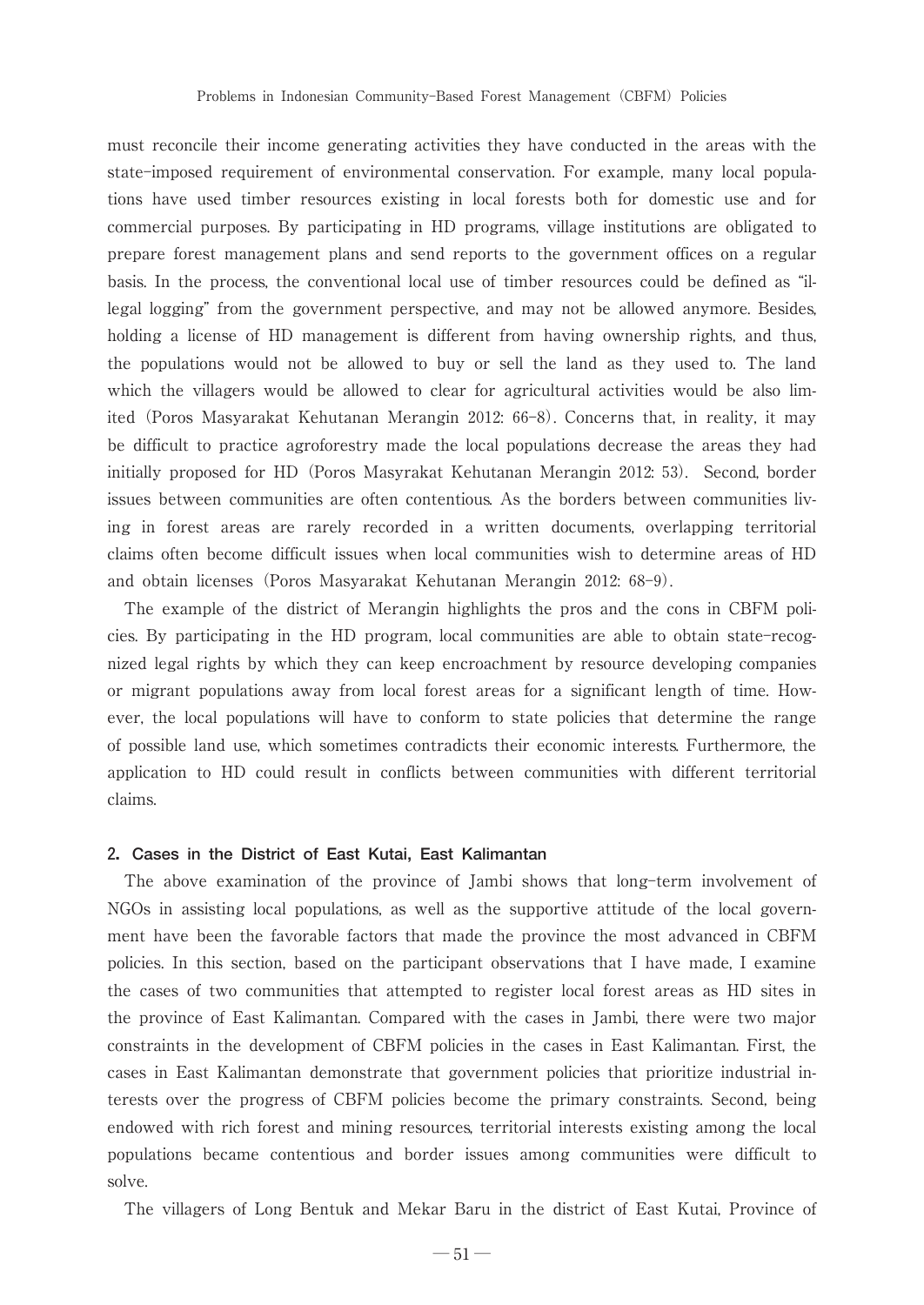East Kalimantan, are members of the Dayak tribe, which is native to Borneo. They faced increasing deforestation resulting from decades-long large-scale logging activities, as well as the encroachment of oil palm plantation estates, industrial plantation companies, and coal mining companies on their land use and ownership.

Since 2010, several NGOs in Samarinda, the provincial capital of East Kalimantan, have supported the villagers of Long Bentuk and Mekar Baru to register their customarily owned forest areas as HD. Being funded by a Japanese foundation, the NGOs have assisted the villagers to form village organizations for HD management(*lembaga hutan desa*), trained them to conduct GPS mapping and survey the forest resources of proposed HD areas, and helped them to prepare the necessary documents for application.

The villagers of Long Bentuk started the process of applying to the status of HD for 400, 00 hectares of their customarily-owned forest to the district government of East Kutai in January 2010. The application was approved by the district government in July 2011, although only 11,000 hectares of the initially proposed area were recommended to the Ministry of Forestry to be HD. Based on the recommendation from the district chief, the verification team from the Ministry of Forestry came to the village of Long Bentuk in August 2011. While the Ministry of Forestry did not reject their application, only an area of eight hundred and eighty hectares was approved, because it turned out that the most of the customarily owned forest areas of Long Bentuk and Mekar Baru had already been allocated for the use of Permata Borneo Abadi Ltd., a company of industrial plantation for pulp and paper production in June 2011. By Government Regulation No.6/2007, local communities can have forest areas approved as HD only when private companies have not received business licenses on the land. To complicate matters further, the eight hundred and eighty hectares that the Ministry approved as HD sites of Long Bentuk turned out to be located within the administrative territory of a neighboring village. It was clear that approval of the area as the HD site of Long Bentuk was an administrative error. The villagers of Long Bentuk and a supporting NGO made an inquiry about the determination of the HD location to the government, but according to the Ministry official who received them, the file prepared by the verification team in August 2011 was missing within the Ministry.

Meanwhile, the villagers of Long Bentuk and Mekar Baru argued that the business license held by Permata Borneo Abadi Ltd. should be canceled, and sent their letters of request to the Minister. The villagers of Mekar Baru were in the preparation stage to apply for the HD program. In order to document the areas of their customarily owned forest areas vis-à-vis Permata Borneo Abadi Ltd. and other encroaching companies, the villagers of Long Bentuk and Mekar Baru conducted GPS mapping activities with financial and technical assistance from the NGOs. However, the supporting NGOs were running short of funds after the two-year support from the Japanese foundation ended in November 2012. The NGOs used to make regular visits to the villages in order to assist the application of the villagers, but without sufficient funding, they had to decrease the number of visits.

In the cases in East Kalimantan, it is fairly clear that both the central government and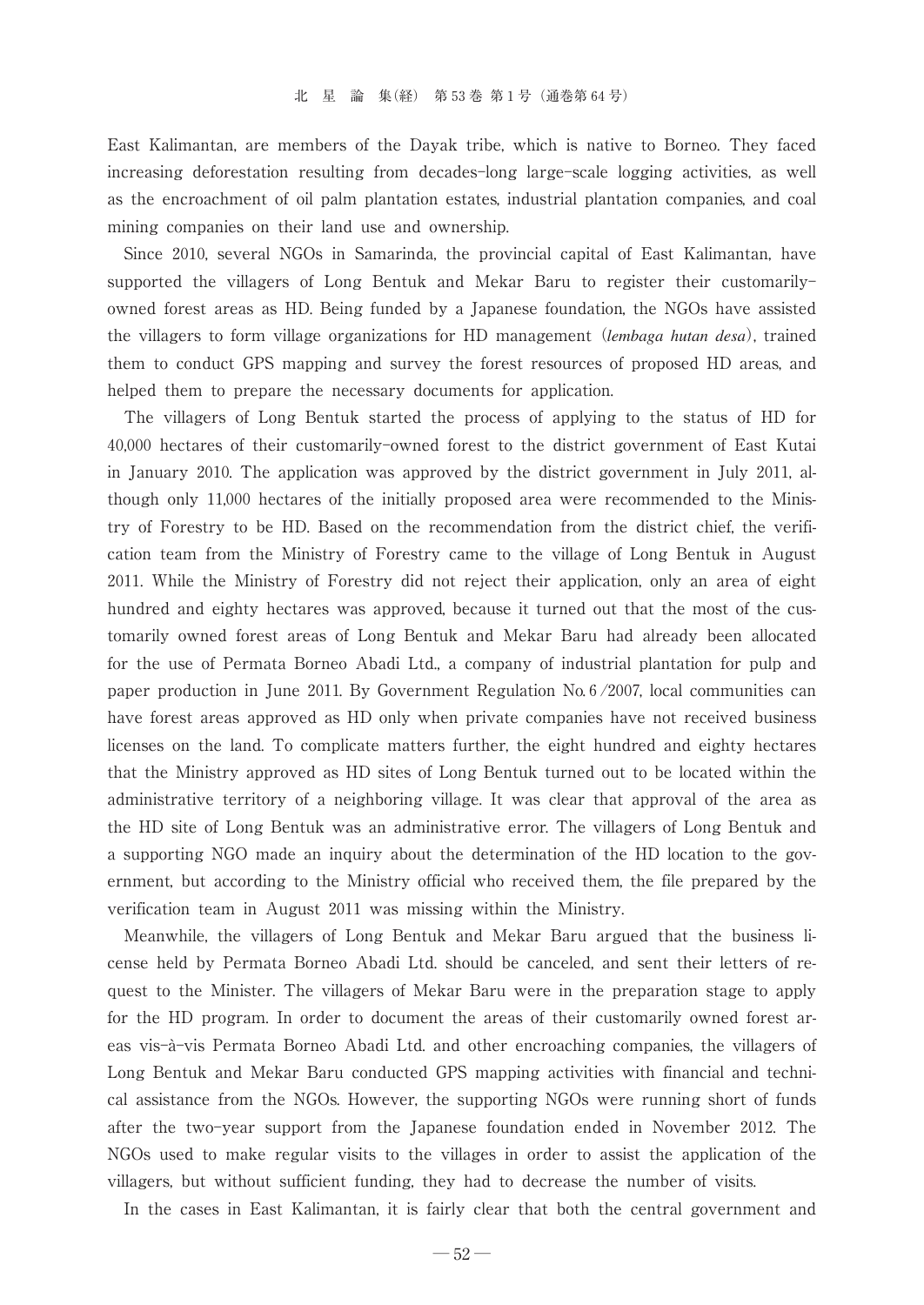local governments gave priority to industrial interests over those of local communities. The area of  $40,000$  hectares initially proposed as HD by Long Bentuk was decreased to  $11,000$ hectares by the district government. Both the provincial government of East Kalimantan and the district government of East Kutai have been keen on inviting investments of oil palm plantation estates in order to increase local revenues.<sup>4</sup> The Ministry of Forestry had issued Permata Borneo Abadi Ltd., the pulp and paper plantation company a business license in the proposed HD area in June 2011; meanwhile, the application for HD by local communities had been approved, albeit on a much reduced scale, and recommended by the district chief and had been sent to the Ministry. The case highlights the fact that even the policy makers within the Ministry of Forestry, officially those promoting CBFM policies, are not well coordinated among themselves: within the Ministry, the Directorate General of Forestry Business Management, which is in charge of issuing business licenses holds a stronger power over the Directorate General of Watershed Management and Social Forestry, the section dealing with HKm and HD (Personal communication with Prof. Mustofa Agung Sarjono, Mulawarman University, February 2013). There were many companies, including oil palm estates, mining companies, and pulp and paper industrial plantation estates, that were planning to operate in the areas of Long Bentuk and Mekar Baru. The decision, in which the villagers of Long Bentuk were admitted only eight hundred and eighty hectares of HD, and on an erroneous location, may reflect the government's intention to keep the villagers from gaining HD for the sake of industrial interests.

The other problem that the villagers faced in the process of application to HD was conflicting interests within the local populations, both between communities, as well as within a community.

The six villages located in sub-district of Busang, including the villages of Long Bentuk and Mekar Baru, do not have documented borders separating them, because they had felt that using natural landmarks such as mountains and rivers would be sufficient to indicate borders. However, as increasing numbers of resource-developing companies, such as oil palm estates and coal mining companies advanced on the region and offered to the local populations monetary compensation, which was meager but still significant from local standards, territorial issues increasingly became the source of conflicts between neighboring communities. The villagers of Long Bentuk belonged to the Dayak Modang tribe, which had settled in the region in the nineteenth century. The Dayak Kenyah tribe, to which the other five villages belonged, settled afterwards and was allowed to use the land by the Modangs. Because of their history, the villagers of Long Bentuk felt that their territorial claim was stronger than the others'. Learning that the villagers of Long Bentuk were applying to HD and feeling that their territorial interests might be violated, the populations of other villages started complaining. A lake called "Tekung Mening," which the villagers of Long Bentuk perceived to be of cultural importance from their ancestral history, was located in the territory of Mekar Baru. Supporting NGOs intervened in the argument between the villagers of Long Bentuk and Mekar Baru, and they agreed to cooperate to manage the area of the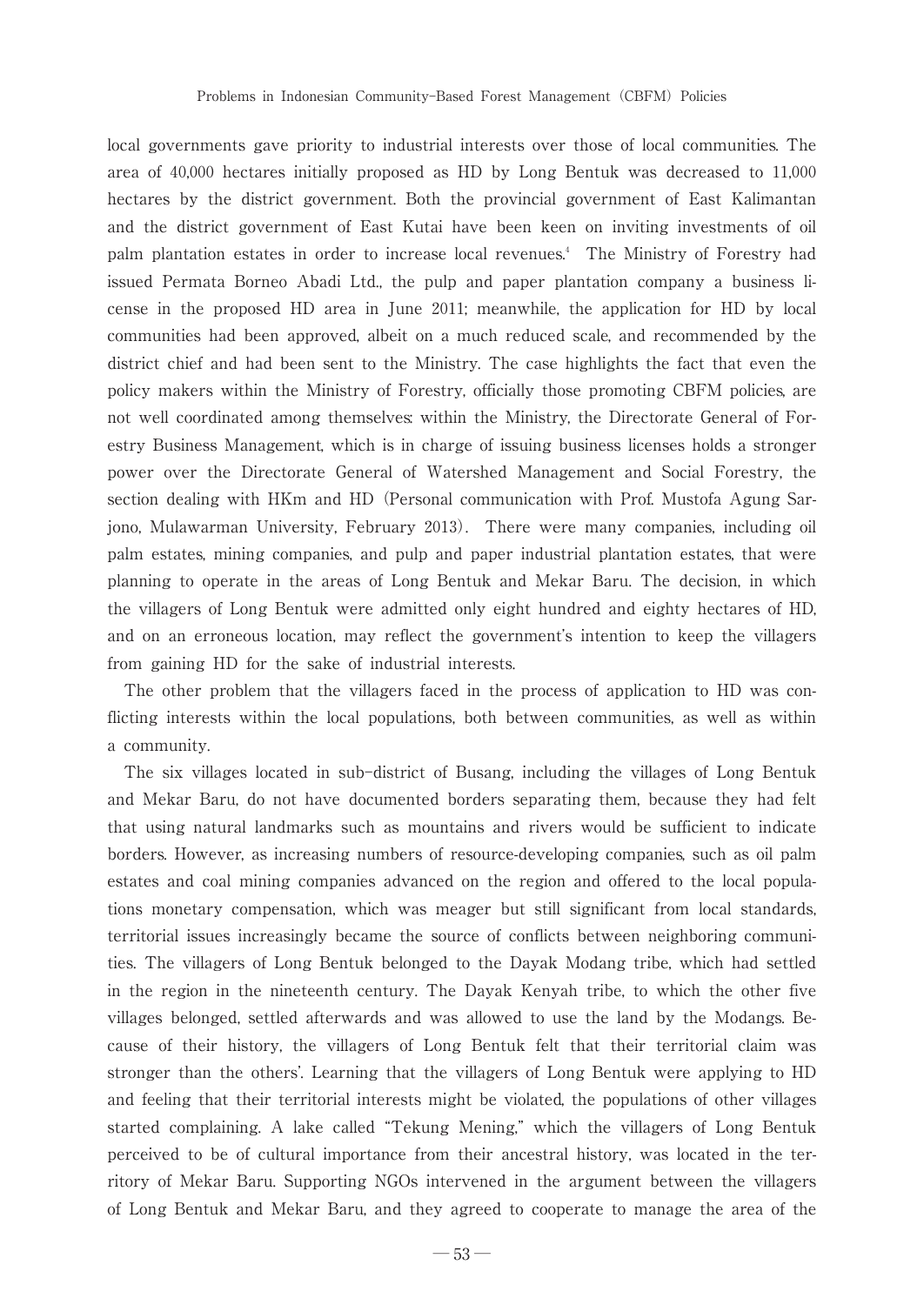lake if the land was admitted as HD. However, territorial issues with other villages still remained.

Even within the villages of Long Bentuk and Mekar Baru, a sizable portion of the populations felt that advancement of private companies would be favorable, and that registration of their customary forests as HD would restrict future use of their forest resources.

A comparison of the cases in Jambi and East Kalimantan makes it clear that the supportive policies of the local government in Jambi have contributed to the progress of the HD programs in the province. However, despite the different outcomes, communities in both provinces demonstrate the shared problems faced by local communities when they participate in HD programs. Participating communities are subjected to state-imposed restrictions on the determination of sites and land uses. The state often prioritizes business interests and environmental concerns over local interests. In the process of determining HD areas, the borders between communities are often politicized. The cases introduced above suggest that, to solve the problems of the weak land rights of local communities and to enhance their welfare, simple acceleration of CBFM policies would not be the answer.

#### **Chapter Ⅲ CBFM Policies and Problems of Land Law Reform**

In my inquiry as to the appropriate policy direction to strengthen the land use and ownership of forest dwelling populations, I will review an NGO's analysis of practical problems that have deterred the progress of CBFM policies, and cite other critiques on the nature of the policies in this section.

#### **1.Practical Problems of CBFM Policy Implementation**

The Partnership for Governance Reform (Kemitraan), an NGO based in Jakarta, has worked with the Ministry of Forestry in forming CBFM policies since the beginning of the government reforms. In its investigation of what is needed to promote the policies, the NGO has analyzed the factors that have kept the programs of HKm and HD from making progress include bureaucracy and lack of sufficient funding at the government of both national and regional levels.

Indonesia's administrative and fiscal decentralization that started as a part of political democratization has ironically resulted in poor coordination between the central and regional governments. The programs of CBFM, including those of HKm and HD are stipulated in Government Regulation No.6, 2007, but the procedures of policy implementation are established in the form of Forestry Minister Regulations. Thus, the provincial and district governments perceive that the Ministry of Forestry in Jakarta should take the initiatives of implementing CBFM programs and providing the necessary funding to the local governments(Kemitraan 2012: 14-8).

Since the beginning of the administrative and financial decentralization, regional governments have been given stronger authority in forming their own policies and budgets than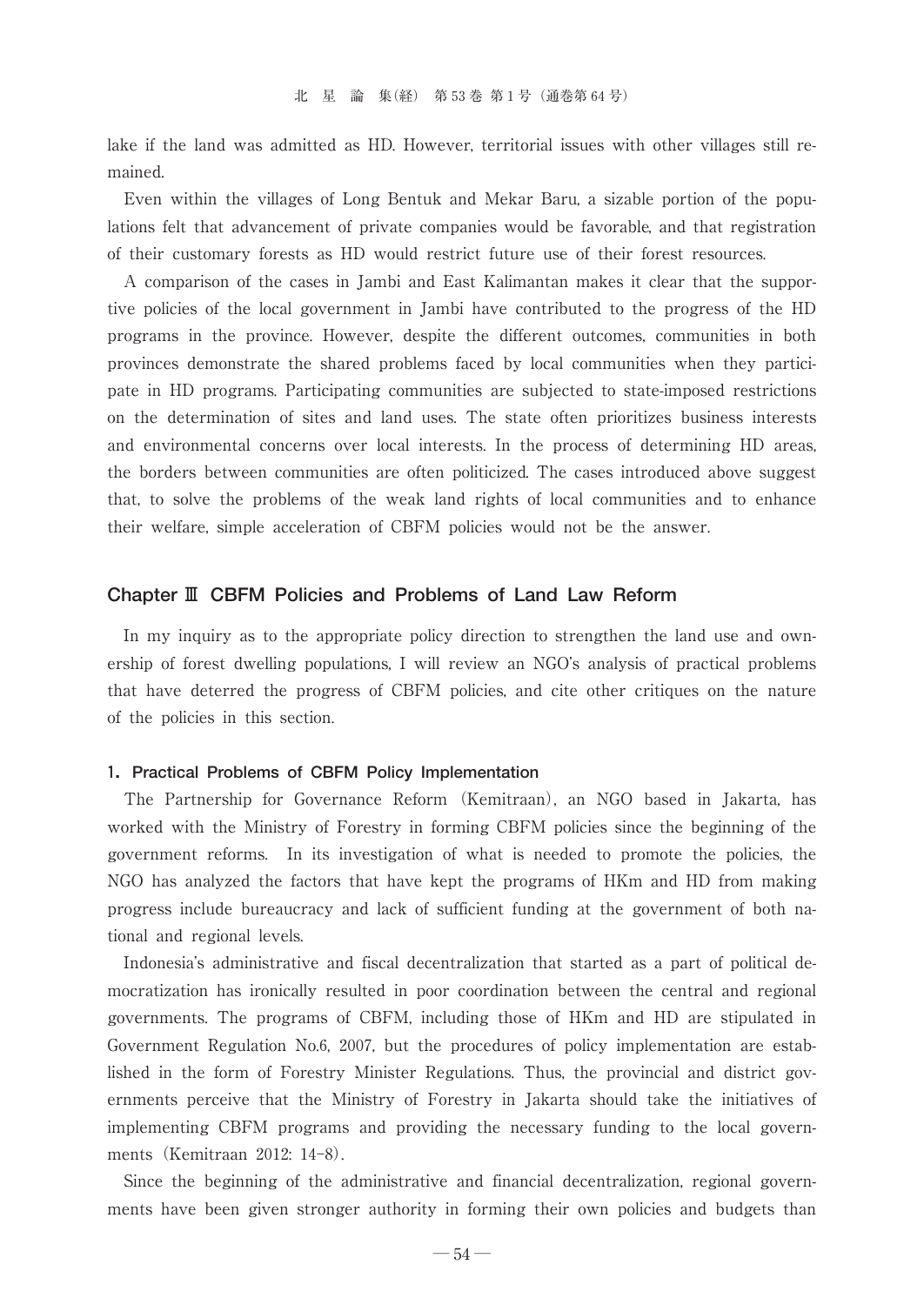under the Suharto government. In other words, unless the central government provides a budget to motivate regional governments to implement programs that it hopes to promote, the regional governments do not always conform to the policy priorities of the central government (Kemitraan 2012: 24–6). Consequently, although the central government set the development targets for HKm and HD, the regional governments have not shown a great interest in achieving those targets(Kemitraan 2012: 27-8).

In the implementation of HKm and HD programs, district governments are expected to play important roles in conducting the "non-physical" tasks of facilitating the participation of local communities in HKm and HD programs, for example, education of local populations and preparation of maps. However, within the budgets that regional governments receive from the central government, the "deconcentration (*dekonsentrasi*)" fund, the budget specified to be used for the "non-physical" tasks of facilitation and consultation does not go to the district government, but is misleadingly directed to the provincial government. The Special Allocated Fund(*Dana Alokasi Khusus*), which district governments receive from the central government is not allowed for use for "non-physical" tasks, but only for "physical" tasks, such as building plantation sites and rehabilitation of depleted forest areas (Kemitraan 2012: 36). CBFM programs, including HKm and HD, are not prioritized projects at the district level. District parliament members are generally reluctant about implementing CBFM programs, because they perceive that those programs would not contribute to the growth of locally generated revenues(*Pendapatan Asli Daerah*)(Kemitraan 2012: 36-42).

In the local government administrative structure, the sections that are in charge of tasks related to HKm and HD are not clear. At the level of the central government, the Directorate General of Watershed Management and Social Forestry(*Direktorat Jenderal Pengelolaan Daerah Aliran Sungai dan Perhutanan Sosial* , Dirjen BPDAS PS)in the Ministry of Forestry is in charge of the tasks of HKm and HD. The Office of Watershed Management(*Balai* Pengelolaan Daerah Aliran Sungai, BPDAS) is the central government's regional office. BPDAS is supposed to "facilitate" the participation of local communities in HKm, HD and HTR programs at the regional levels, but it is not clearly defined in what manners they are to "facilitate". At the level of provincial and district governments, Forestry Services (*Dinas Kehutanan*) are in charge of HKm, HD and HTR, but no section in the Forestry Service is solely dedicated to the tasks.<sup>5</sup> It is common that within the offices of Forestry Service the tasks of HKm and HD are taken on by the section of Plantation and Rehabilitation of Land where the the staff specializes in plantation issues. In that case, rather than the issue of empowerment of local communities, programs of plantations and rehabilitations on the land tend to be stressed in their tasks(Kemitraan 2012: 19-20).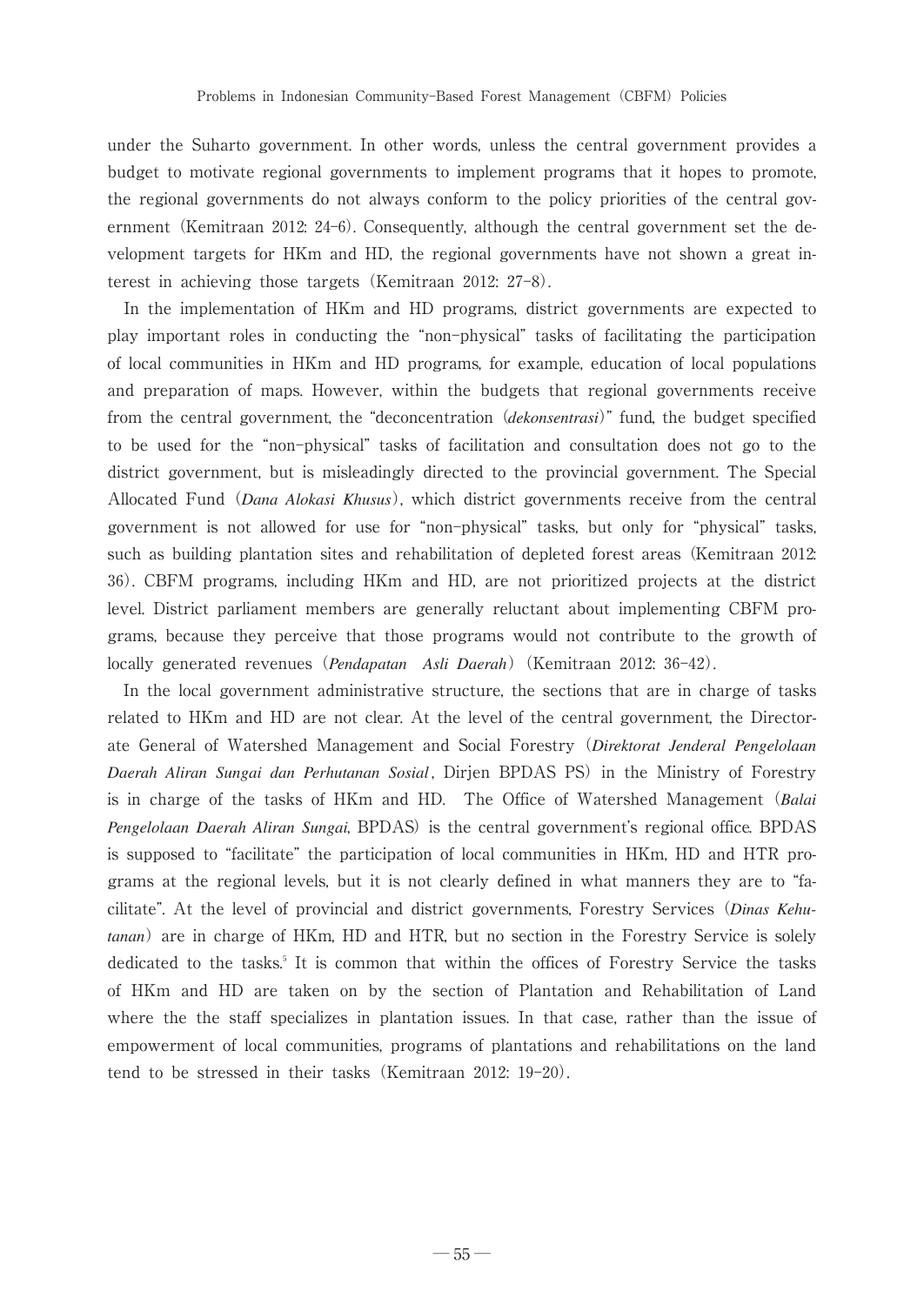| Level of Administration | Office or organization that is in charge.                                                                                                                             |
|-------------------------|-----------------------------------------------------------------------------------------------------------------------------------------------------------------------|
| Central Government      | Directorate General of Watershed Management and Social Forestry, Minis-<br>try of Forestry.<br>Provincial Office; Office of Watershed Management                      |
| Provincial Government   | Forestry Service. Within the office, it is not determined which section<br>should be in charge of HKm and HD.                                                         |
| District Government     | Forestry Service. If the district government does not have the independ-<br>ent office of the Forestry Service, different offices could be in charge of<br>the tasks. |
| Local Populations       | Farmer groups in the case of HKm. Village organizations in the case of<br>HD. In both cases, NGO support is indispensable.                                            |

**Implementation of HKm and HD Programs at Different Levels of Administration**

(Kemitraan 2012: 19)

At the level of local communities, peasant organizations(*kelompok tani*)in the case of HKm, and village heads(*Kepala Desa*)and village organizations(*Lembaga Desa*)in the case of HD are in charge of the application and implementation of the project. However, in reality, it is impossible that local communities would work alone in either case. Instead, NGOs play an indispensable role in educating the local populations about CBFM programs, facilitating their applications for the license, and finding necessary funding(Kemitraan 2012: 21). The cost for meetings and participatory mappings that the local populations need are generally funded by NGOs, since it is difficult for the local populations to fund the activities by themselves (Kemitraan 2012: 36-42). In reality, there are not many local communities that enjoy long-term NGO involvement, so that the great majority of local communities do not have opportunities to participate in CBFM programs.

Based on the above analysis of the problems, the Partnership for Governance Reform has made policy recommendations, including better coordination among the central and regional governments in implementing CBFM policies, and allocating more financial and human resources on the programs (Kemitraan 2012: 44-8).

#### **2.Not CBFM, But Land Reform Is Needed**

The CBFM policy reforms recommended by the Partnership for Governance Reform may be important to increase areas allocated to HKm and HD programs, but the increase in areas would not solve the other remaining problems, including border conflicts among local communities, the exclusion of local populations from areas where business licenses are issued, and requirements of environmental conservation that may contradict local economic interests.

To understand the nature of the remaining problems, it is relevant to point out some fundamental problems embedded in Indonesia's legal system. According to Fitzpatrick, Indonesia's legal system is deficient in relation to informal land occupiers, including forest and urban dwellers. Long term land occupiers should be eligible to a property right, but the state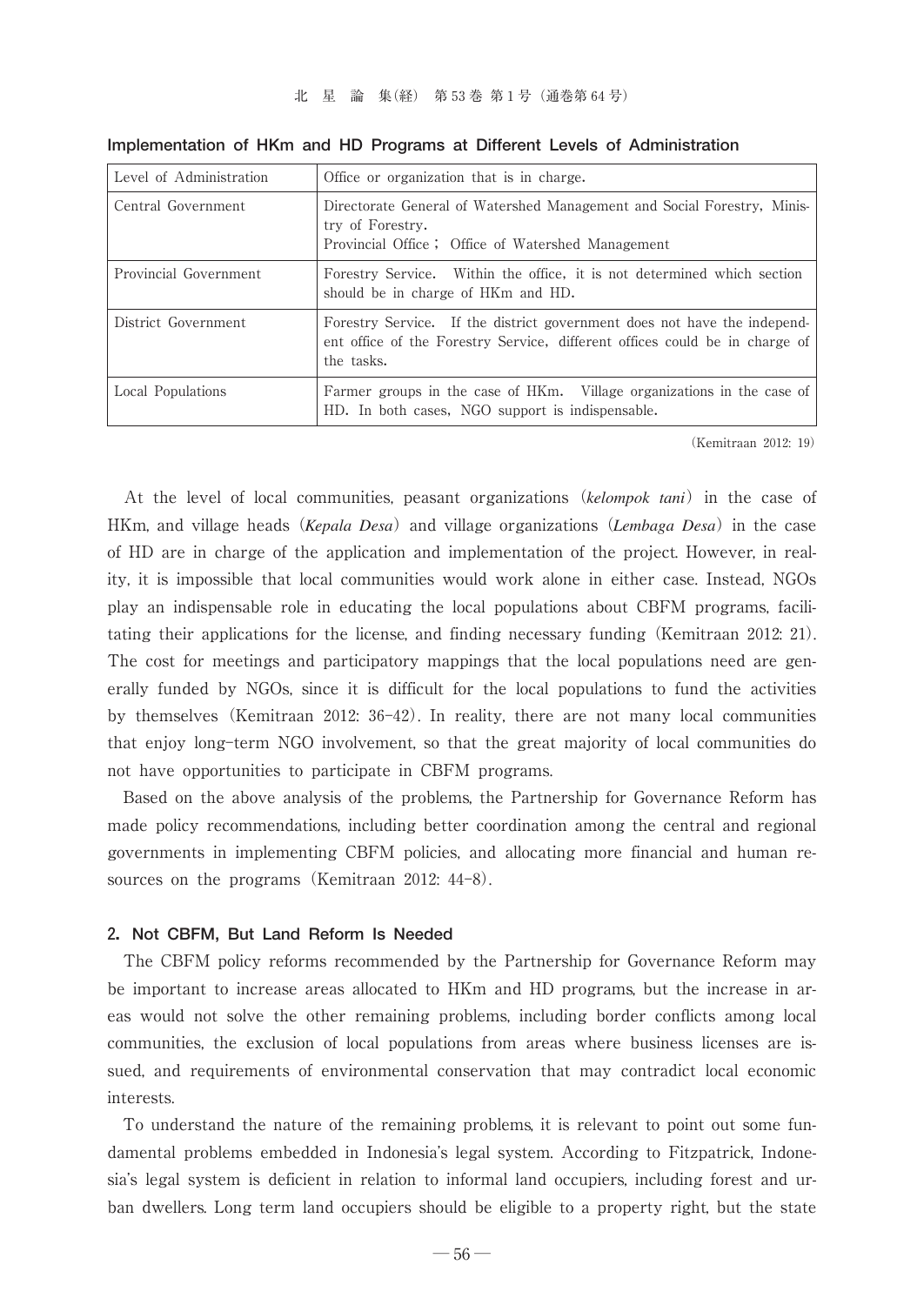provides no legal basis for acquisition of title through adverse possession. Instead of endowing forest dwelling individuals the ownership rights that have clear legal definitions, the state gives local communities CBFM licenses that depend on administrative discretion (Fitzpatrick 2007: 141-3).

In HKm and HD schemes, the state would endow farmer groups and village organizations with thirty five years of rights to manage the forest area. However, observations made during field research in the province of East Kalimantan suggest that there are abundant informal, yet locally recognized, individual rights of landownership and land transaction(see Urano 2010). The collective license of forest management given to communities participating in CBFM programs ignores and obscures locally available evidences of individual land use and ownership.

The costs of ignoring the individual land ownership among forest dwelling populations are high. Border conflicts have occurred in the process of local communities' determination of HD areas because borders between communities are newly created and politicized in the process of development of CBFM policies. Rather than borders between communities, but individual landownership has been the local norms to be respected. Specifically, the CBFM programs stress "community management," and thus tend to exclude migrant populations. The migrants are not the members of indigenous communities, but they have often been dependent on local forestry resources for extended periods of time. Recognizing the fact that local populations own landownership rights, the government should prioritize de facto land ownership and transactions of informal landowners when issuing business licenses to resource developing companies. CBFM policies are aimed to achieve local poverty alleviation, but one of the fundamental factors that have contributed to impoverishing rural communities is that exploitation of locally available profitable natural resources has been monopolized by business interests that hold licenses. As landowners, the local populations' land use should not be restricted to agroforestry. The requirements of CO2 emission could be met by restricting the activities of large-scale logging and industrial plantation concessions, which are allocated much larger areas than those of CBFM programs.

As Fitzpatrick argues, in order to strengthen the rights of local populations, rather than CBFM policies, land policies should be adopted based on a recognition of the multitude of small-scale informal land use and transactions, so that the rights of individual, informal, customary landowners are respected(Fitzpatrick 2007: 144-5).

#### **Conclusion**

The Indonesian government has promoted CBFM policies as a means of poverty alleviation among forest dwelling populations, but those policies have not made progress as has been expected. Policy reforms in government administration and allocation of more budget to the programs may speed up the implementation, but do not lead to fundamentally resolving the weak landownership and use rights of local populations and rural poverty.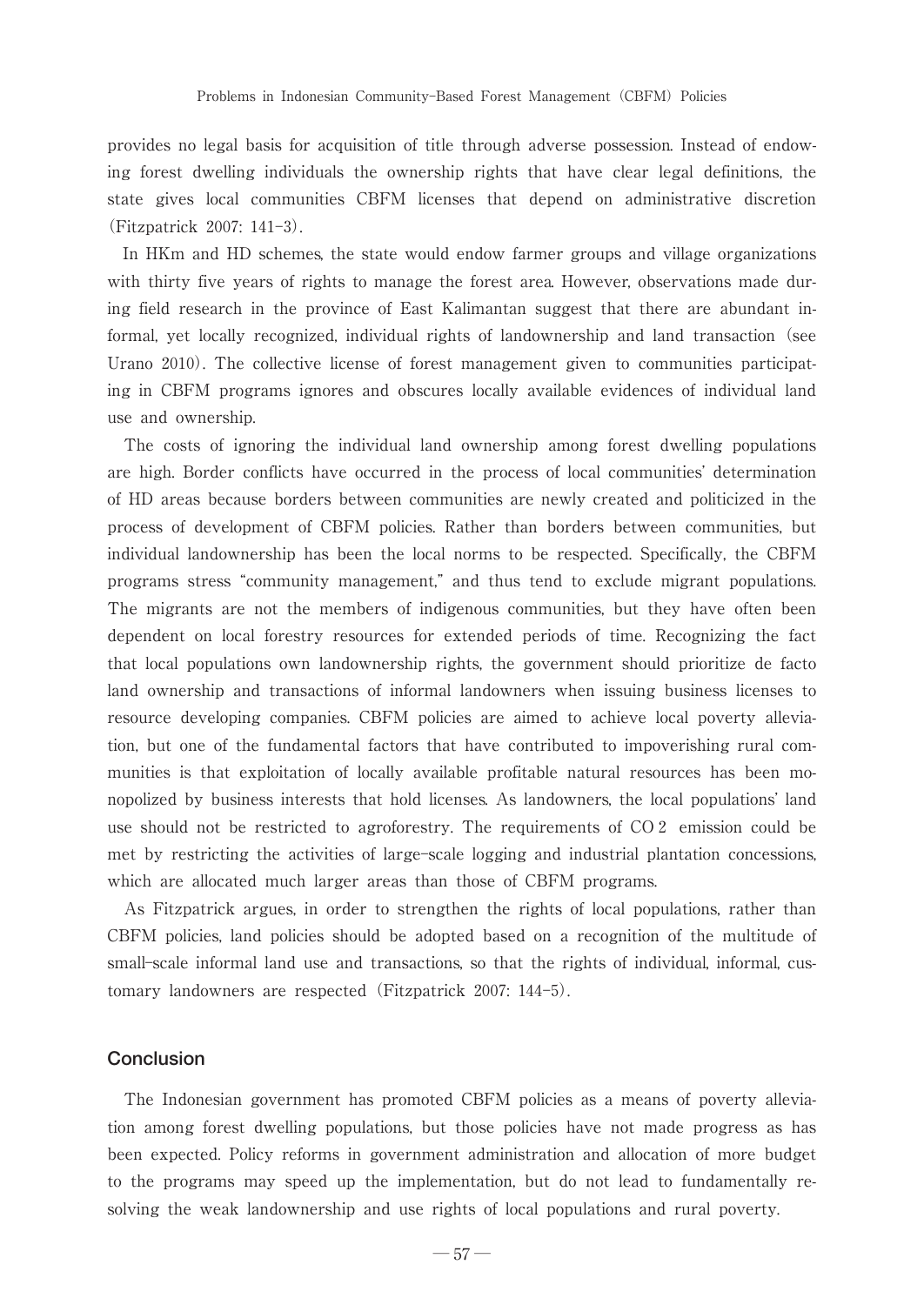In reality, there are many evidences of de facto individual land use and ownership, as well as informal transactions that occurred among forest dwelling populations. These individual land use and ownership have not been documented by the government, but are informally admitted among community members. The problems of border conflicts that have occurred in CBFM policies and the continuing poverty among forest dwelling populations result from deficient state land policies that do not recognize individual landownership of informal landowners. Therefore the cases presented above highlight the need to introduce legal reforms in a manner that recognizes individual informal land occupiers.

#### **Bibliography**

- Agung Sarjono, Mustofa. "Conserving Indonesian Forests as the Center of World Megabiodiversity." Lecture made on February 2, 2013 in Tokyo.
- Dinas Perkebunan Provinsi Kalimantan Timur. *Data Perkebunan Provinsi Kaltim Tahun 2010*. February 2012  $\langle$ http://perkebunan.kaltimprov.go.id $\rangle$ .
- Djamhuri, Tri Lestari. "The effect of incentive structure to community participation in a social forestry program on state forest land in Blora District, Indonesia. *Forest Policy and Economics* 25  $(2012):10-18.$
- Fitzpatrick, Daniel. "Land, Custom, and the State in Post-Suharto Indonesia." The Revival of Tradition *in Indonesian Politics: The Development of Adat from Colonialism to Indigenism.* Ed. Jamie S. Davidson and David Henley. London and New York: Routledge, 2007. 130-148.
- Kemitraan (Partnership for Governance Reform). *Mendorong Percepatan Program Hutan Kemasyarakatan dan Hutan Desa*. Jakarta: 2011.
- Kemitraan(Partnership for Governance Reform). *Perencanaan & Penganggaran bagi Pengelolaan Hutan berbasis Masyarakat di Indonesia.* Jakarta: 2012.
- Li, Tania. "Engaging Simplifications: Community-Based Natural Resource Management, Market Processes, and State Agendas in Upland Southeast Asia. *Communities and Conservation: Histories and Politics of Community−Based Natural Resource Management.* Ed. J. Peter Brosius, Anna Lowenhaupt Tsing, and Charles Zerner. Walnut Creek, Lanham, New York, Toronto, and Oxford: Altamira Press, 2005. 427-457.
- Poros Masyarakat Kehutanan Merangin. *Bukan Mimpi Hutan Desa: Catatan Pembelajaran Failitasi Pengembangan 17 Hutan Desa di Kabupaten Merangin Provinsi Jambi.* 2012.
- Royo, Nonette and Adrian Wells. "Community-Based Management in Indonesia: A Review of Current Practice and Regulatory Framework. Background paper for the Forest Dialogue on Investing in Locally-Controlled Forestry(ILCF), Yogyakarta, Indonesia 6-9 February 2012. May 2013 〈http://environment.yale.edu/tfd/uploads/ILCF%20Indonesia%20Background%20paper\_English.pdf〉.
- Smith, Jo. Bruce D. Pearce, and Martin S. Wolfe. "Reconciling Productivity with Protection of the Environment: Is Temperate Agroforestry the Answer? *Renewable Agriculture and Food Systems*  $28(2012):80-92.$
- Urano, Mariko. *The Limits of Tradition: Peasants and Land Conflicts in Indonesia.* Kyoto: Kyoto UP, 2010.
- WG Pemberdayaan Departmen Kehutanan Rl. *Hutan Desa, Kebijakan dan Mekanisme Kelembagaan.* Jakarta: 2009.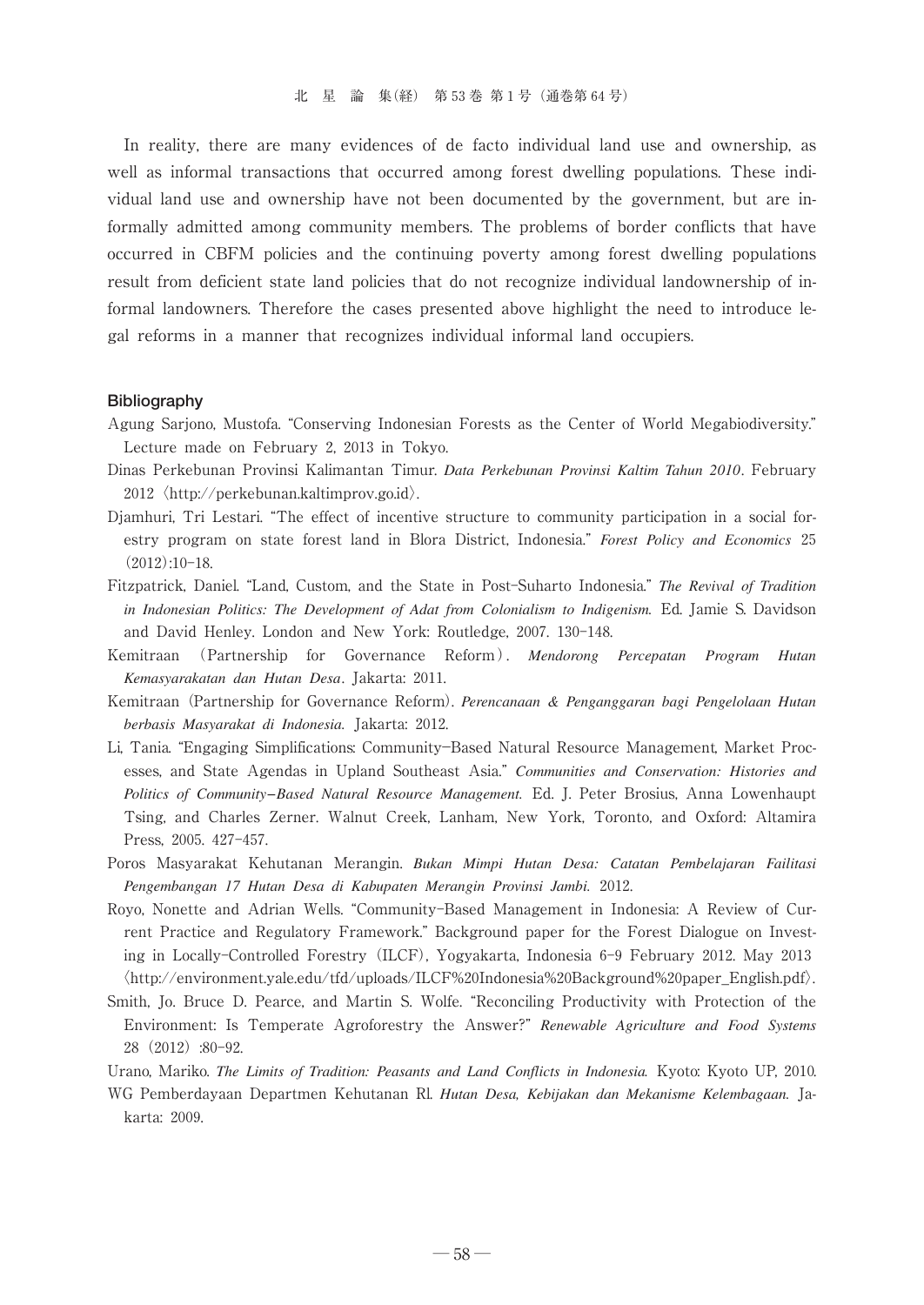――――――――――――――――――――――――

- 1 In Indonesia, all forest areas belong to the state, and are categorized into: sanctuary reserve area and nature conservation area(*Kawasan Suaka Alam dan Kawasan Pelestarian Alam*), protection forest(*hutan lindung*), limited production forest(*hutan produksi terbatas*), production forest (*hutan produksi*), and convertible production forest(*hutan produksi yang dapat dikonversi*).
- 2 "Dusun," a hamlet, belongs to a "desa," which is the smallest administrative unit in Indonesia. I describe the following case of Lubuk Beringin based on the information given in a pamphlet prepared by the Ministry of Forestry, Indonesian Government, to promote the HD program (WG Pemberdayaan Departemen Kehutanan Rl 2009).
- 3 Customary forest, or *hutan adat*, is recognized in the Basic Agrarian Law of 1960 and the Forestry Law 41/1999. Despite the claims of forest dwelling populations over rights of ownership and use of customarily owned forest, the legal status of customary forest is ambiguous.
- In the province of East Kalimantan, private oil palm estates increased more than three times from 156,045 hectares in 2006 to 519,540 in 2010(Dinas Perkebunan Provinsi Kalimantan Timur, Table 6.2.4 "Planted Area of Private [Estates] By Type of Crop and Regency/ Municipality(Ha)2010). In 2010, the expanse of palm oil plantations in the district of East Kutai is 224,591 hectares, largest among the districts in the province of East Kalimantan (Dinas Perkebunan Provinsi Kalimantan Timur, Table 6.2.1 "Planted Area of Estates By Type of Crops and Regency/ Municipality  $(Ha) 2010$ ").
- 5 In fact, not all district governments have independent offices of Forestry Service. When there is no independent office, the office of Forestry Service is combined with other Services, for example, Plantation, Agriculture, and Maritime Services (Kemitraan  $2012:19$ ).